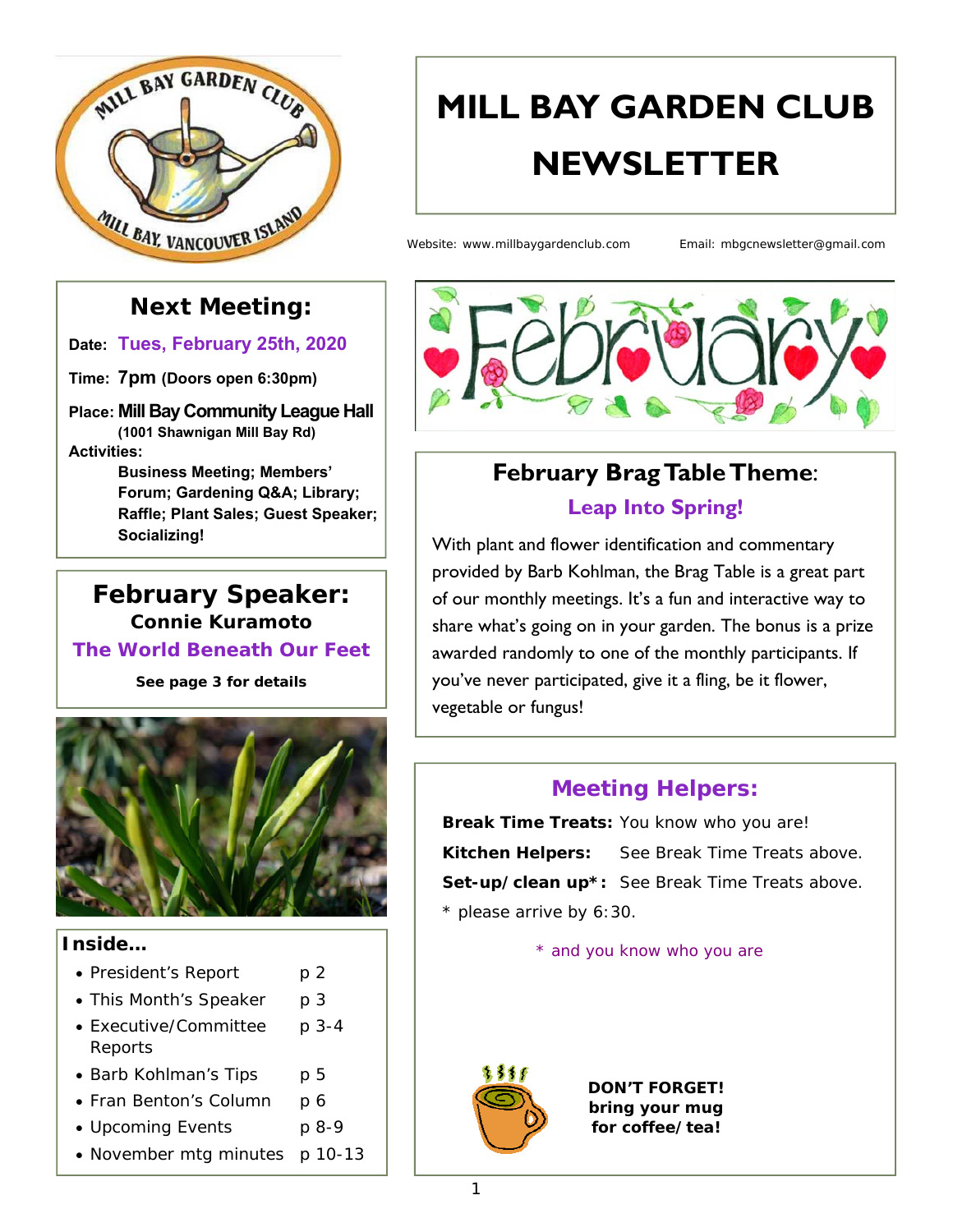# **President's Report**  Donna Kaiser

"Leap into Spring" is the brag table theme this month. After spending the last two days in the garden, what an appropriate choice it is! My front garden is currently a purple wave of species crocus that have naturalized, to my delight. I always smile when the red buds of awakening peonies start to show, which mine are now doing since I removed their mulch blanket. The compost bin is happy to help with the mulch….

March is shaping up to be a busy month for learning and participating in Club events. Seedy Saturday on March 14, trip to Russell Nursery on March 15 and the Heather Sale on March 28. Looking forward to them all.

It is also a time for us to ask others to step up for executive positions. We have added one new executive committee position for Bursaries.

Executive positions include:

- President (one volunteer identified)
- Vice President (open)
- Treasurer (one volunteer identified)
- Secretary (open)
- Membership (open)
- Bursary (open)

Please give it some thought. The executive meets monthly, two weeks before the general club meeting. I have found it to be a rewarding and fun time spent with like‐minded gardeners.

Finally, I would like to thank Dorothy Kennedy for volunteering to manage the kitchen during club meetings. I think we can all agree that the opportunity that the refreshment break provides adds to everyone's enjoyment of the evening.

Happy gardening and see you on February 25th!

Cheers, Donna

# **"Sunshine Mary"**

**Our esteemed Life Member Mary Gale,** has for very many years, been sending cards and kind

words to those members who are experiencing illness or loss. She does this on behalf of the Mill Bay Garden Club, bringing a spot of sunshine into what is often a stressful time for a club member.

If you know of someone in the club who is sick, in hospital, or has lost a loved one, please let Mary know and she will send a card on our behalf.

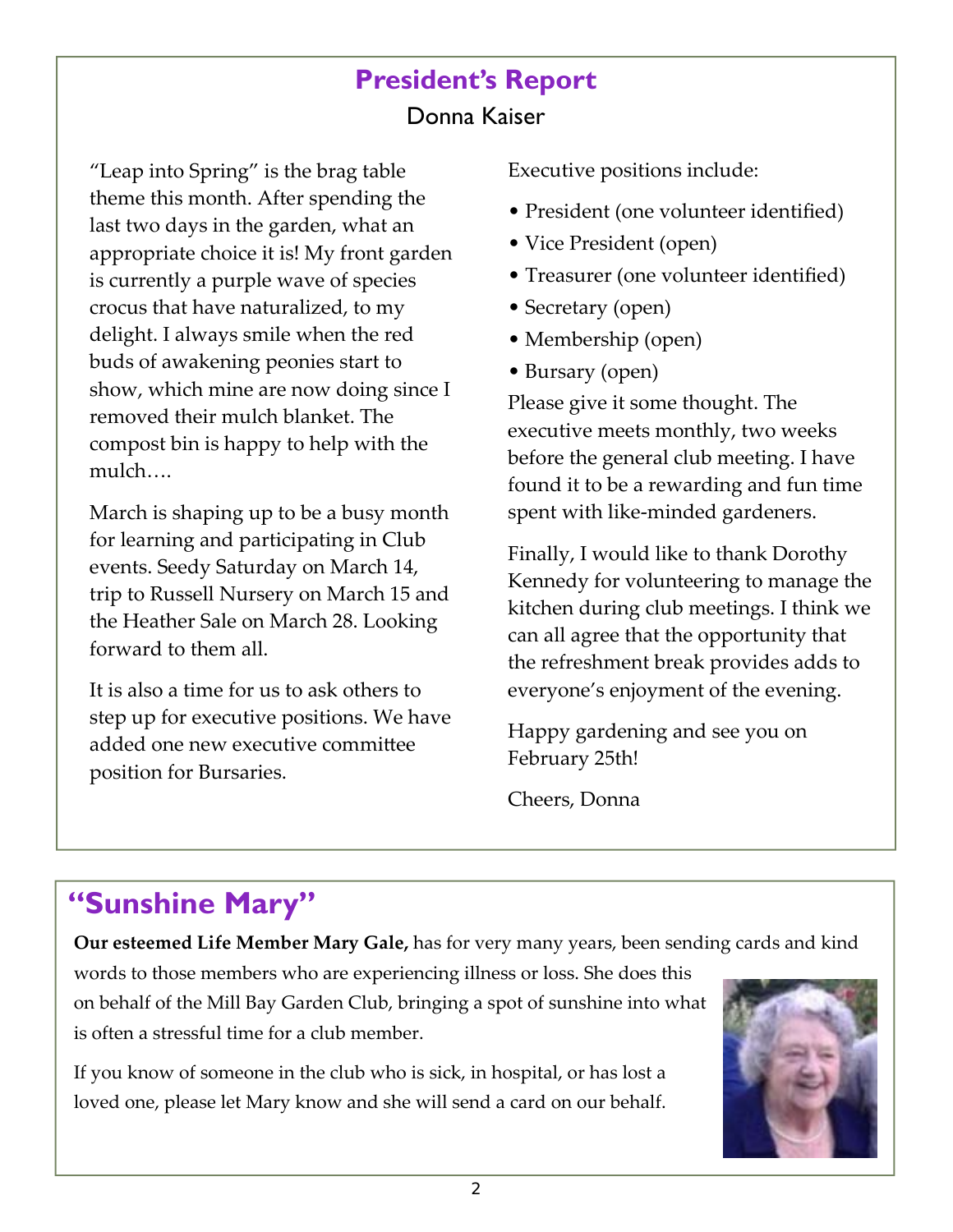# **February's Speaker:**

# **Connie Kuramoto on The World Beneath Our Feet**

Connie Kuramoto has been teaching horticulture for over 30 years at the postsecondary level. Connie is currently operating a Horticultural Training and Services Company called Gardens on the Go, teaching courses on contract for North Island College in their Horticulture Apprenticeship Program as well as their Market Gardener Training Program. She also teaches courses for Gaia Collegeʹs Organic Land Care Diploma Program on a regular basis. She offers workshops, garden club talks, as well as consulting and gardening services throughout the Vancouver Island area and beyond.

#### **Abstract:**

In this talk Connie will introduce you to some of the creatures that live in your soil, what they can do for your garden, and how you can best take care of them, nurture them, and encourage them to thrive. Connie has a wealth of knowledge in many areas of horticulture but feels that the very most important thing to do for your garden is to nurture soil creatures who have performed soil building tasks from the early days of the planet. Paying attention to the microbial populations reduces the need for fertilizer and water in your garden, and will provide your garden with a vibrancy that you will notice.

# **Committee Reports**

# **Notes from the Library**

Spring cleaning? Weeding out gardening books? The Garden Club is hoping you may donate your best books for either our collection or to sell at the Flower and Garden Show on May 30. Last year we made over \$200.00 in book sales! Itʹs a perfect cycle.....old books for new books!

Remember to return ALL books that have been borrowed to our February meeting so other may have an opportunity to browse through them.

*Your friendly librarian, Janice Rose*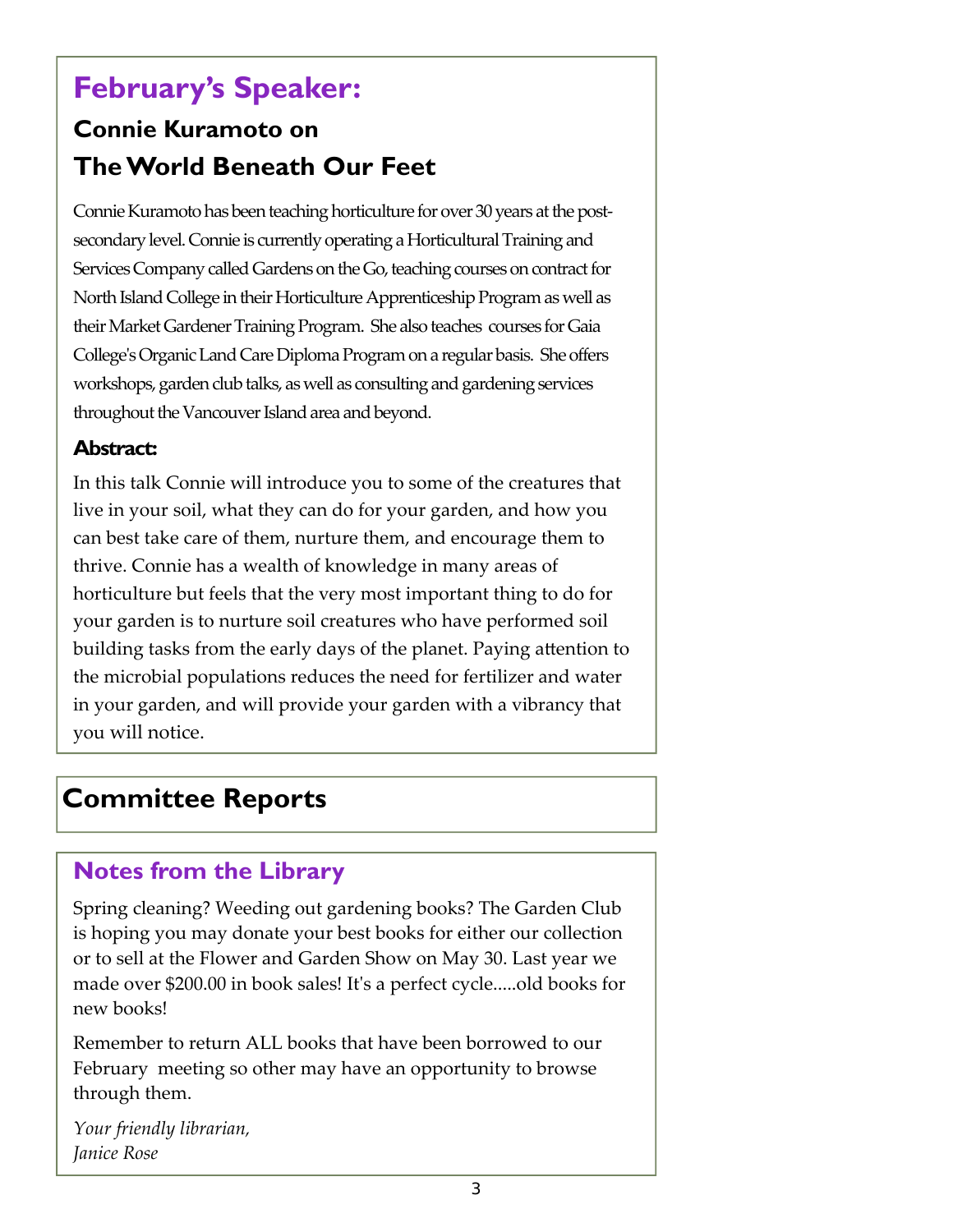# **Committee Reports (cont.)**

# **Plant Sales**

Leap into spring with buckets of alpaca manure. Needs no aging time. Great for veggie or flower gardens. Get a bucket for \$5. & help build up our charity donation fund. Should be lots available at the next garden club meeting.

And if you have some new starter plants to share for the plant table, we would welcome your donations.

See you all then *Your friendly plant sales team, Monika Morgan & Sharon Martin* 

### **From the Raffle Table**

The grand prize this month is a bucket of alpaca gold....and as usual, donations are welcome. The Raffle Table is always looking for garden related items in good condition. Don't forget your change for the Raffle Table!

Thank you and see you at the next meeting.

*Katherine and Stephanie* 



# **2020 Flower and Garden Show!**

Mark your calendars already! This month's Community Flower and Garden Show will be held on Saturday 30 May.

the sidebar to the right. And there are still opportunities for volunteers. If you haven't volunteered yet—or even before— call Gill Keir (contact details in

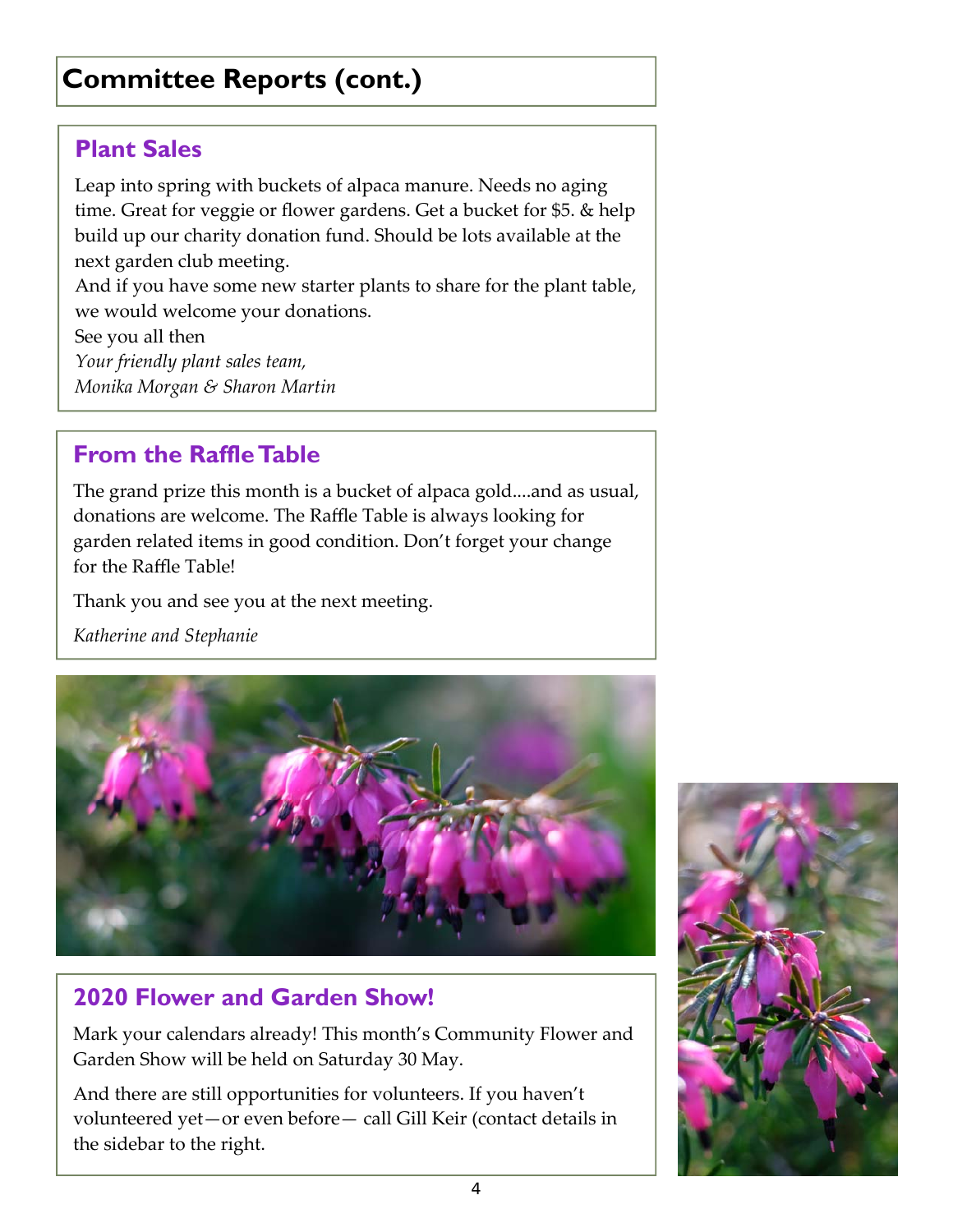# **Gardening Tips for February 2020 by Barb Kohlman**

- Start seeds of greens indoors.
- Plant peas at the end of the month.
- Deadhead early bloomers regularly e.g. primulas to avoid disease on old flowers.
- Mulching can be done as soon as the ground warms.
- Be diligent about hunting slugs; I have found a few already.
- Check out Bob Duncan's video on you tube on how to prune fig trees if you have one.
- Check for eggs laid by the Viburnum Leaf Beetle on the small terminal twigs, last fall. You can try to limit the damage that the larvae will do as soon as leaves form on the deciduous shrubs. Damage will occur as soon as it warms on evergreen plants. Not only the larvae attack the leaves, but so do the adults.
- Protect your crocus and tulips from those darn bunnies. Also, fawn lilies---they will nip off every flower. Upturned wire baskets work well.

#### *Cheers — barb k*





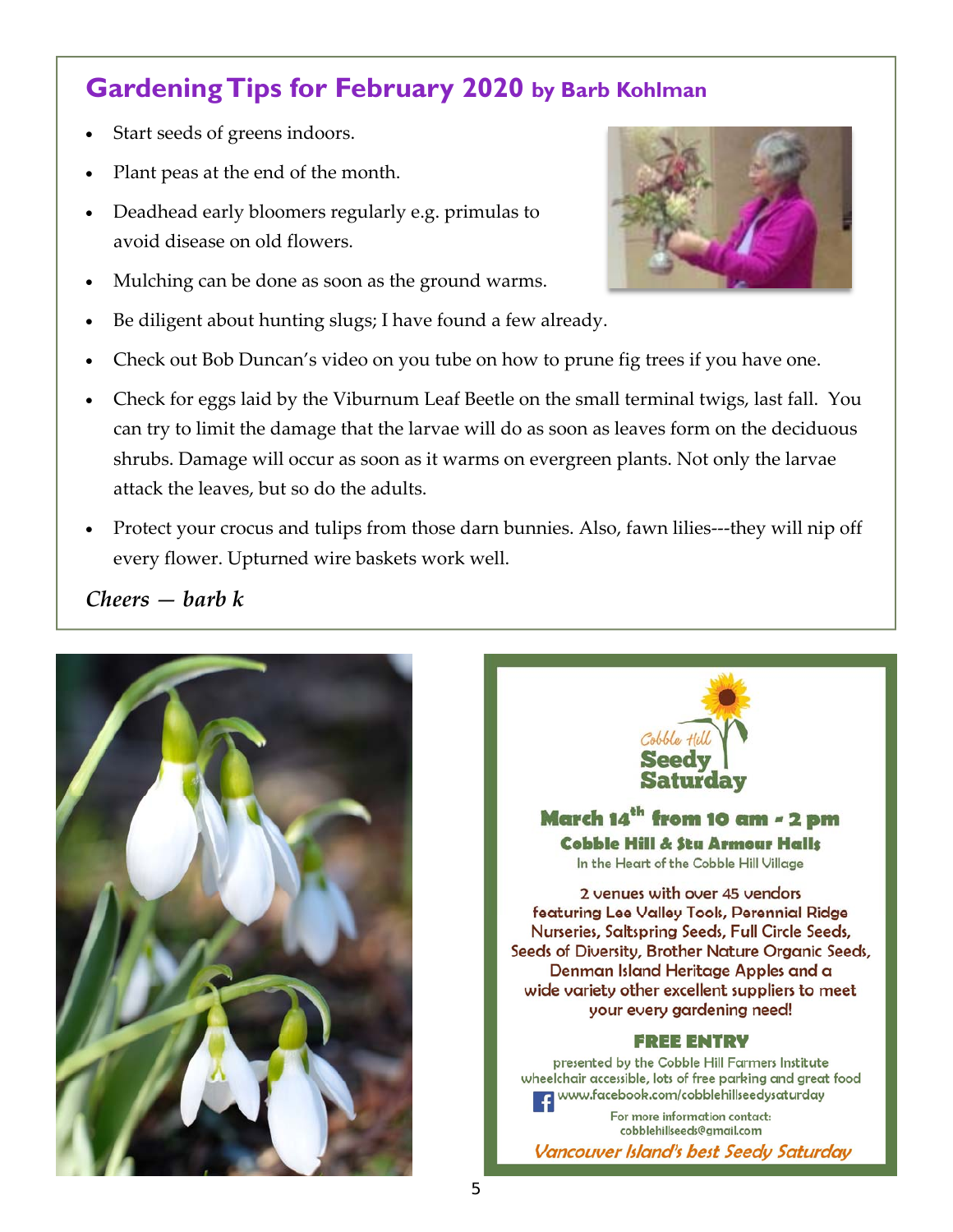# **Weird and Wonderful by Fran Benton**

When I travel I always look for weird and wonderful plants to entertain you. This year has produced two stars. Number one weirdo is the Brazilian Grape Tree Jabuticaba. This tree has really tasty purple fruit that it produces *on its trunk*. Yes, this is one weird tree. I met my first one in the town of Holuloa on the big island of Hawaii. This is an artist's town with tons of little galleries. While chatting with one gallery owner I asked about an odd plant he had outside. "Weird?" He said, "I'll show you weird. This is the Jabuticaba. It grows its fruit on its trunk‐ taste it! And they taste like Concord grapes. It's a great favourite in the tropics for making jams and jellies."

With a bit of research I found out something entirely new to me. The ability to produce fruit on your trunk is known as being califlorous. Think stalks of Brussels sprouts. Why would any plant be califlorous? Incidentally, cauliflower is not califlorous. What? Don't you love botany? One plant we all know and love is the fig.



Figs are califlorous as they produce their flowers and fruit on their stems. Some gourds like the famed calabash produce fruit on their trunk. But why do they do this? It turns out that mammals, insects, bats, and some birds that crawl up trees are great pollinators if the fruit and flowers are on the stem or trunk of a tree.

I bought some jabouticaba fruit at our local fruit stand. It was too pricy to make jam but I thought it would be excellent in fruit salad. It was and there was a bit left over for the next day. Hmmm, would I be over sharing if I mentioned that day old Jabouticaba was a *gas*tronomical experience? Note to self. Fresh only, tasty but dangerous!

My other weird plant is called Cup of Gold (Solandra maxima). It has the biggest flower I have ever seen. It's a huge thing rivaling the blooms on Magnolia grandiflora. I found some on the highway and decided to take a closer look. They truly are monsters but like so many glorious



yellow things (think Scotch broom) they are invasive in the tropics. They are also a vine and tend to climb over plants that you'd rather they leave alone. And to add to the downside they are quite toxic, belonging to the family of poisons that includes Datura and Brugmansia. Why are pretty things in the plant world so often toxic?

Well, back to raiding the

neighbour's papaya tree. That's one tasty fruit!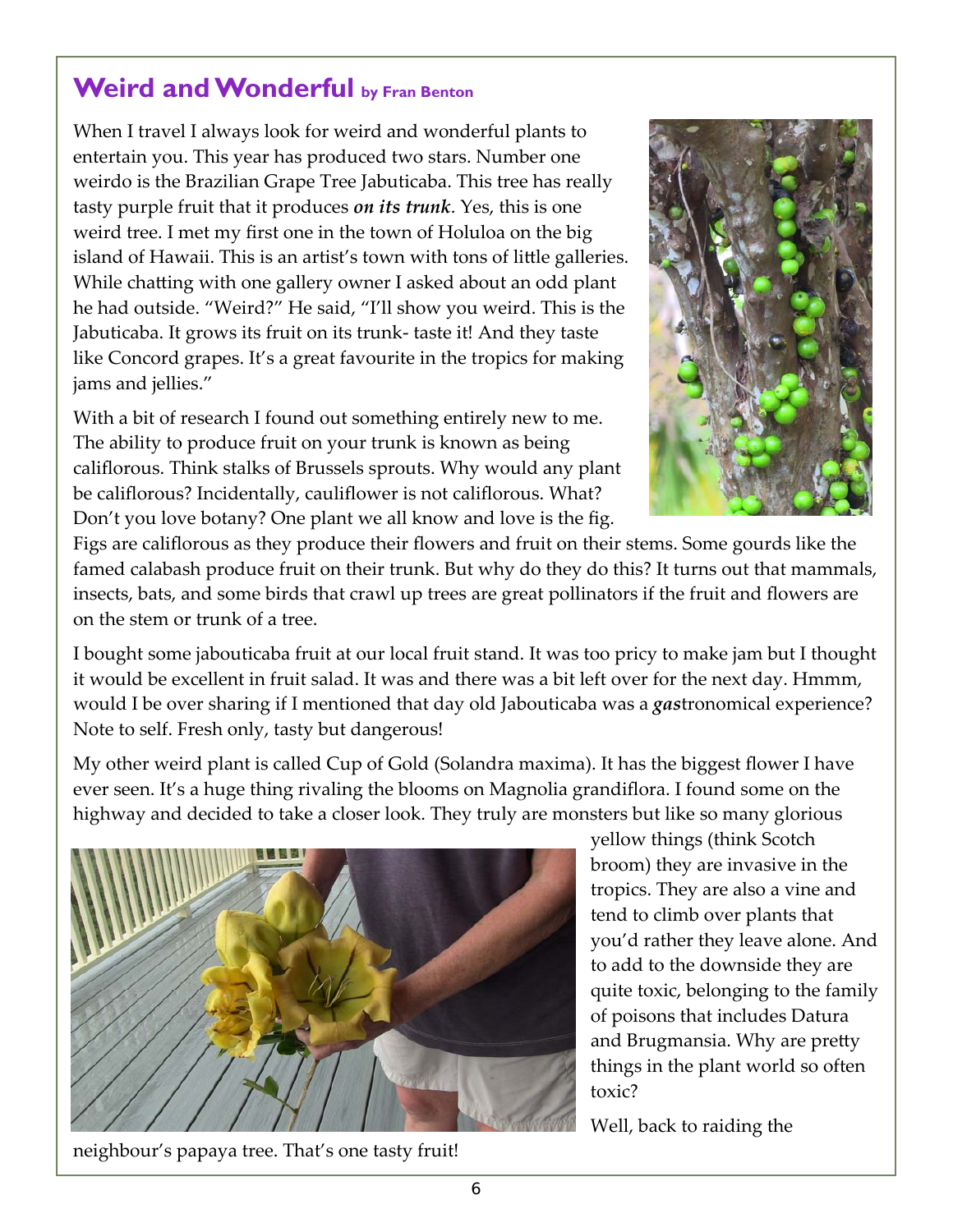# **Upcoming Plant Sales**

#### **VANCOUVER HEATHER SOCIETY ANNUAL PLANT SALE**  SATURDAY, MARCH 28, 2020

So, mark the Annual Vancouver Island Heather Society sale on your calendar now. It will take place on **Saturday, March 28** at the Stu Armour Building, Cobble Hill Fairgrounds (Fisher Road). This is the same venue as last year. The sale will begin at 10:00 and last until noon or until sold out. Experienced buyers will advise you that it is essential to get to the hall prior to the sale starting in order to get the best selection. Members of the Society will be on hand to help you make your choices and members of the Victoria Master Gardener Association will be there to answer general gardening questions. As well there will be opportunity to take out a membership in the Society should you so wish. Detailed information on the growing of heathers will be available.

A list of plants that will be offered for sale will be available on the Vancouver Island Heather Society website at **www.bcheathersociety.org**. Visiting the website will provide you the opportunity to check what you would like to buy prior to the sale.

#### CHARITY PLANT SALE **MILL BAY PLANTAHOLICS PLANT SALE** SATURDAY, APRIL 11, 2020

**Saturday, April 11, 2020** from 9am to 2pm at 2836 Oceanside Lane Mill Bay (east off Trans Canada Highway at Kilmalu, south on Church Way, east on Welch Road, and south on Oceanside Lane). Proceeds from the sale will be divided between the Malawi Girls on the Move program (where the money will provide a scholarship for a young Malawian woman to complete her secondary school education) and Somenos Transition House – a program of the Cowichan Women Against Violence Society. A great selection of healthy plants will be available for purchase. Members of the Victoria Master Gardener Association will be on hand to answer general gardening questions. Cash or cheque only.

#### **CAIRNSMORE PLACE VOLUNTEER GARDENERS ANNUAL PLANT SALE**

250 CAIRNSMORE STREET, DUNCAN, SATURDAY, APRIL 18 FROM 9:00 TO NOON

 There will be over 500 plants, featuring peonies, hostas and collector plants. Wooden garden ornaments and structures, hand made by our volunteers are also part of the sale. Master Gardeners will be there to answer any of your questions.

Every Wednesday morning 18 volunteer gardeners arrive at Cairnsmore Place to work their magic. Residents wave hello from the windows, some even sit and watch or provide advice. Weeding, mulching, planting and pruning are part of the weekly routine that is now in its 12th year.

Cairnsmore Place is home to 100 residents. Over the years local residents have made significant financial contributions to help beautify large areas. However, funds for the regular work, including the installation of a drip watering system, building of three large compost bins and purchase of trees and garden maintenance equipment come from the Annual Plant Sale. The Cowichan Valley gardening community has been generous in its support of this event.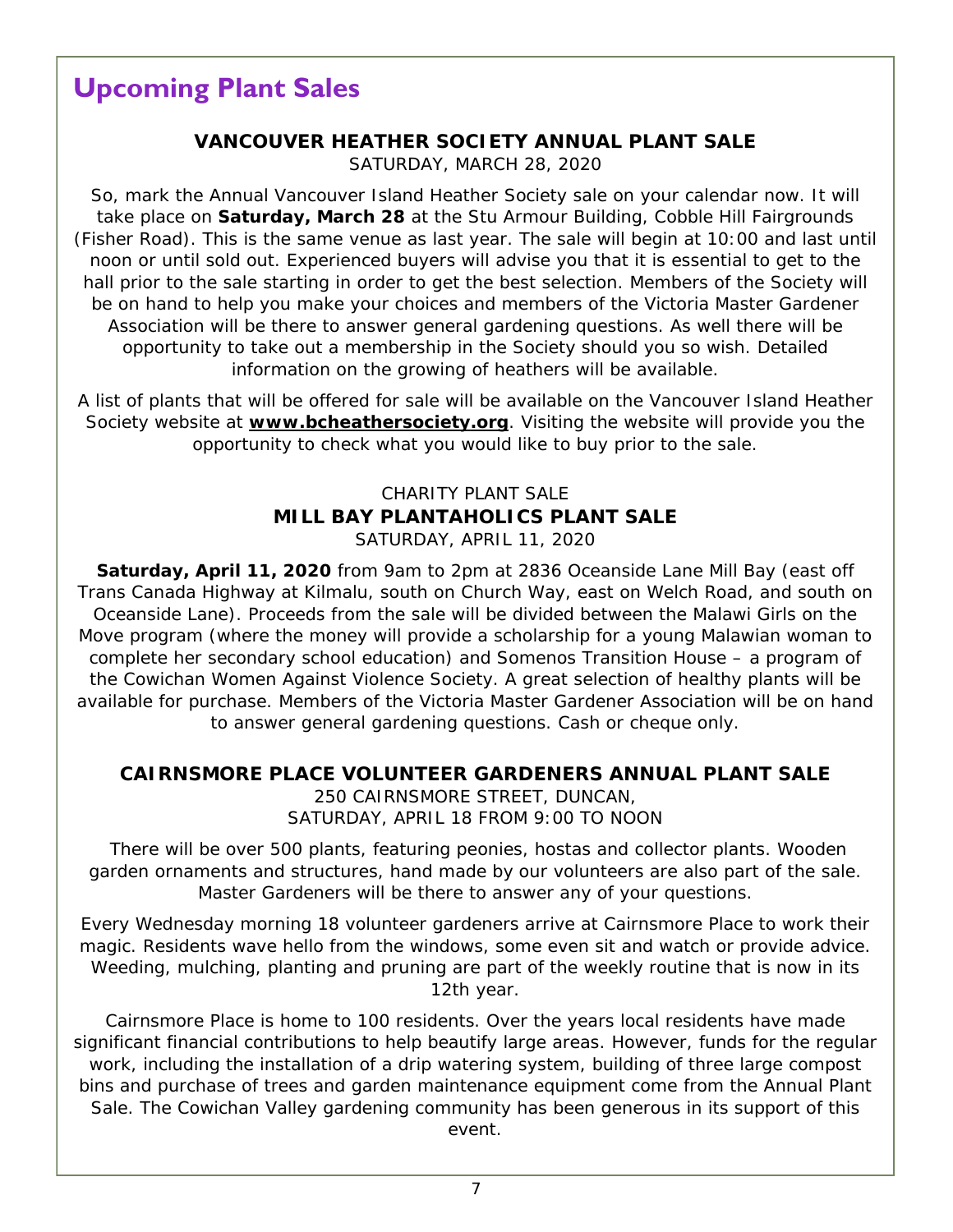# **Upcoming Events**

#### **Seedy Saturdays (and Sunday)!**

- Sooke: 29 February, 10am ‐ 3pm, Sooke Community Hall, 2037 Shields Rd, opposite the Legion on Eustace Rd. Presented by Sooke Region Food CHI Society. Visit **sookefoodchi.ca/events/seedysaturday/** for more.
- Comox Valley: 7 March, 10am ‐ 3pm, Florence Filberg Centre, Courtenay. Doors open at 10:00. Admission is \$5 and free after 2:00 Doors close at 3:00. 10:30 Speaker Fiona Chambers ‐ A plethora of Perfect potatoes. Learn about breeding new varieties of potatoes. 12.30 Speaker Arzeena Hamir. How to keep fresh green veggies on your table year round. Vegetarian lunch and home made baked goods at the Seedy Café. For more info, see https://cvgss.org/events/seedy‐saturday/
- **Cobble Hill: 20th Annual Seedy Saturday: March 14, 9am ‐ 2pm, Cobble Hill Hall, Watson Ave, Cobble Hill. See the notice on page 5 for details.**
- Campbell River: 21 March, 10am ‐ 1pm, Campbell River Community Centre, 401‐11th Avenue, Campbell River. Seed swap, vendors, demos, plant sales. L'il Sprouts corner and much more. Limited space available for vendors. If you are interested in participating, contact Karen Chappell (250-286-5306) or karen.chappell@campbellriver.ca
- Duncan: 12th Annual Seedy Sunday: Sunday 22 March, 10am ‐ 2pm, Si'em Lelum Gym, 5574 River Road, Duncan. An event for local gardeners to source locally grown and ecologically sound seeds, garden starts, and perennials, activities for children and a series of gardening workshops. More info at Cowichan Green Community ‐ 250‐748‐8506 or kat@cowichangreencommunity.org.
- **Invasive Plants in Your Garden.** Thursday, February 27th, 7pm. Paige Erickson‐McGee will speak about invasive plants in your garden and how to conquer them. Part of the Metchosin Challenge taking place at St Mary's Church, 4125 Metchosin Road, Victoria. Admission is free, and light refreshments will be served.
- **250 Years of Trees at Kew.** Sunday March 1st, 3pm. Victoria Horticultural Society & Victoria Hardy Plant Group present the 2020 Elizabeth England Memorial Lecture with Tony Kirkham MBE, Head of the Arboretum, Gardens and Horticultural Services, Royal Botanic Gardens at Kew, London, U.K. Salvation Army Victoria Citadel, 4030 Douglas Street, Victoria. \$10 cash at the door (free to VHS members).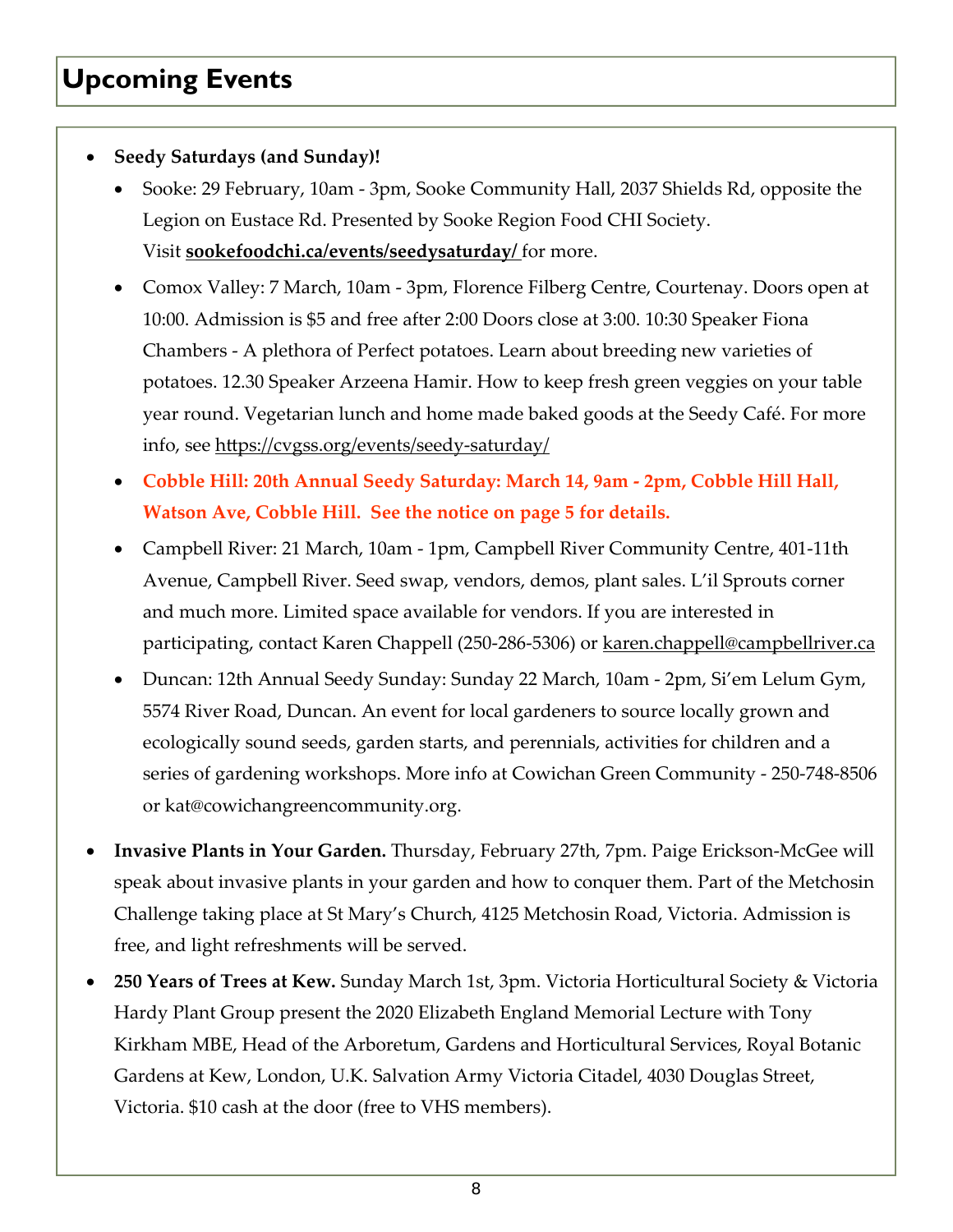# **More Upcoming Events**

- **Hellebore Sunday at Horticulture Centre of the Pacific (HCP).** Sunday March 8th, starting at noon. Hellebores provide winter color to the garden and, best of all, *the deer wonʹt eat them!* The sale starts at noon, so get in line early as we sell out quickly. Admission to the gardens is free during plant sales so be sure to make time for a walk through the Doris Page Winter Garden currently showcasing winter beauty. HCP is located at 505 Quayle Road, Victoria.
- **Wild About Gardening– Preserving Native Insects.** Thursday, February 27th, 7pm. Panel discussion. Part of the Metchosin Challenge taking place at St Mary's Church, 4125 Metchosin Road, Victoria. Admission is free, and light refreshments will be served.
- **Russell Nursery (Backstage) Tour—for MBGC members only!** Sunday March 15, 10am. Donna has organized a fun and very interesting look at the back side of Russell Nursery (http://russellnursery.com) - especially for members of the Mill Bay Garden Club! Russell Nursery is located on Wain Road in North Saanich, approximately halfway between Deep Cove and the ferry terminal at Swartz Bay. As of February 12th, there were already 23 people planning on coming. Travel by car pool will probably be addressed at the general meeting on February 25th.
- **Grafting Fruit Trees.** Thursday March 19th, 7pm. Derek Wullf will speak on grafting fruit trees to preserve historic genetic stock and citrus farming. Part of the Metchosin Challenge taking place at St Mary's Church, 4125 Metchosin Road, Victoria. Admission is free, and light refreshments will be served.
- **Preserving Seeds.** Thursday April 2nd, 7pm. Fiona Hammersley Chambers will speak on preserving our genetic heritage by preserving seeds. Part of the Metchosin Challenge taking place at St Mary's Church, 4125 Metchosin Road, Victoria. Admission is free, and light refreshments will be served.

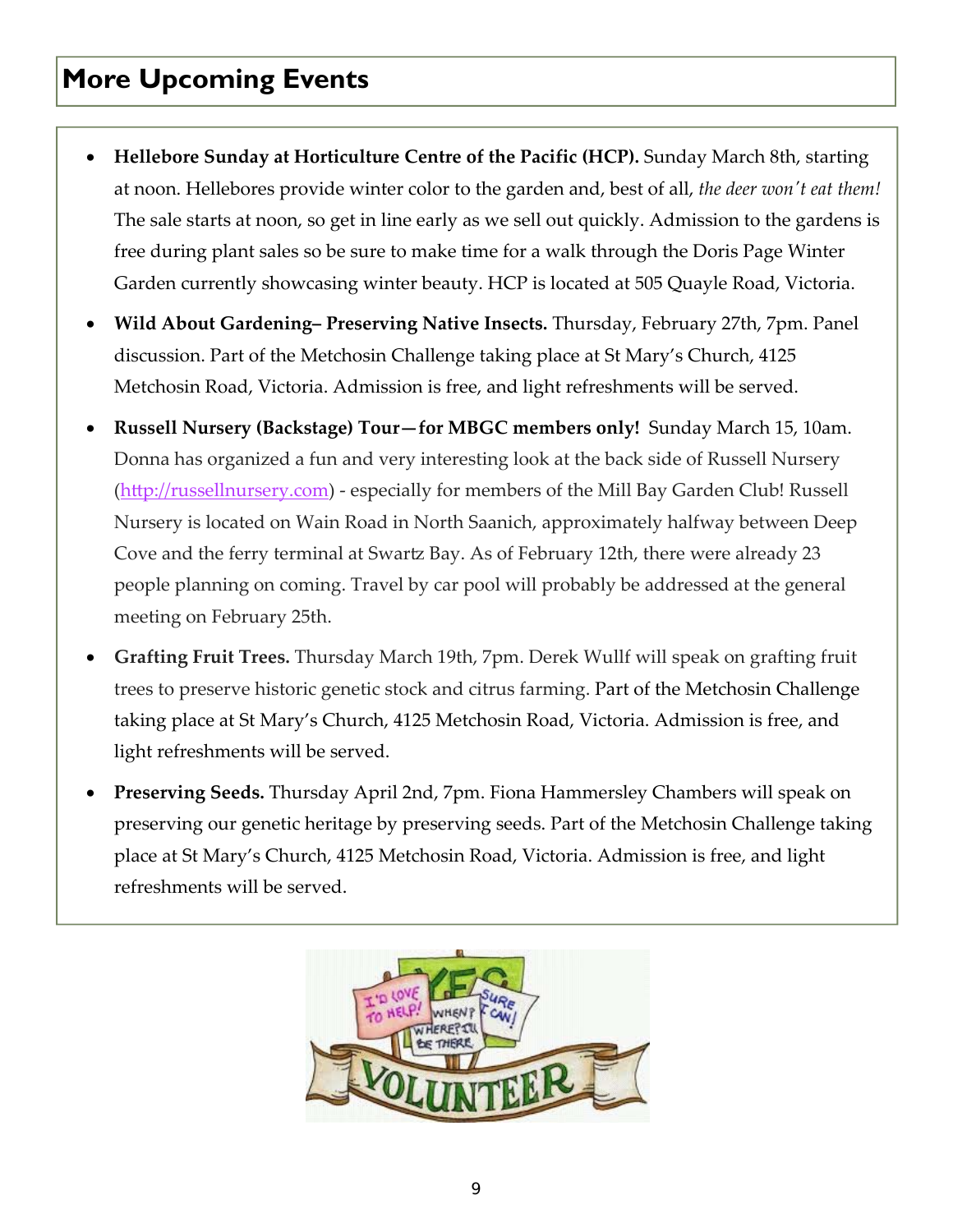### **Minutes**

#### **MBGC General Mtg.**

#### *January 28 2020*

*Just so you know: You may have been wondering what all this italics stuff is about. Since it is likely my last report to you I have some things I must pass on. First, who am I? I am a doppelgänger, of sorts, of the current MBGC acting Secretary. I am the one who watches and listens to the meetings and then reports to you, in italics, what I observe. I have learned that the MBGC Executive and a few of the members constitute a secret society with big plans. They call themselves Mitochons (short I believe for Mitochondria - underground dwellers). They seem to have some sort of extra sensory communication with actual Mitochondria, thus Garden Clubs are a natural place for them to hide and observe. They are seen, frequently, digging in the ground, no doubt communicating directly with their namesakes. They look upon the regular members and the particularly dull current Secretary as lesser beings, as sources of information about popular thinking and beliefs. I have been able to watch and report on them for two reasons. First they cannot see italics print. Second they cannot detect non thinkers, and since I have not had a thought in over 2 decades and report in italics, I am invisible to them. It seems the Secretary has not had a thought either in nearly 2 decades or perhaps longer. There have been recent attempts by the Mitochons to coordinate with other Mitochon cells, particularly with the Victoria Garden Club. There is also talk about reaching out to other Island Garden clubs whose executives are dominated by Mitochons as well. It is worth noting that at least 2 or 3 of the Mitochons on our Executive have eagerly endorsed this idea. I do not know the extent of the plans of this expanding underground network, but my sense is it is nefarious. I can't work it out because I don't think. I simply observe and relate - in italics. So as I exit I simply warn all members to be watchful, be careful to whom you talk because there are Mitochons in the membership who report what they hear and see to those on the Executive.* 

*I exhort you - be wary.* 

### **Call to order:**

#### 7:01 pm

*I have observed, and you may have as well, that all our meetings start at around 7:0. Is there some mysterious significance to the number 7?*

### **Reports**

#### **President**

- **• Minutes:** 
	- M/S/C unanimously to adopt the previous minutes,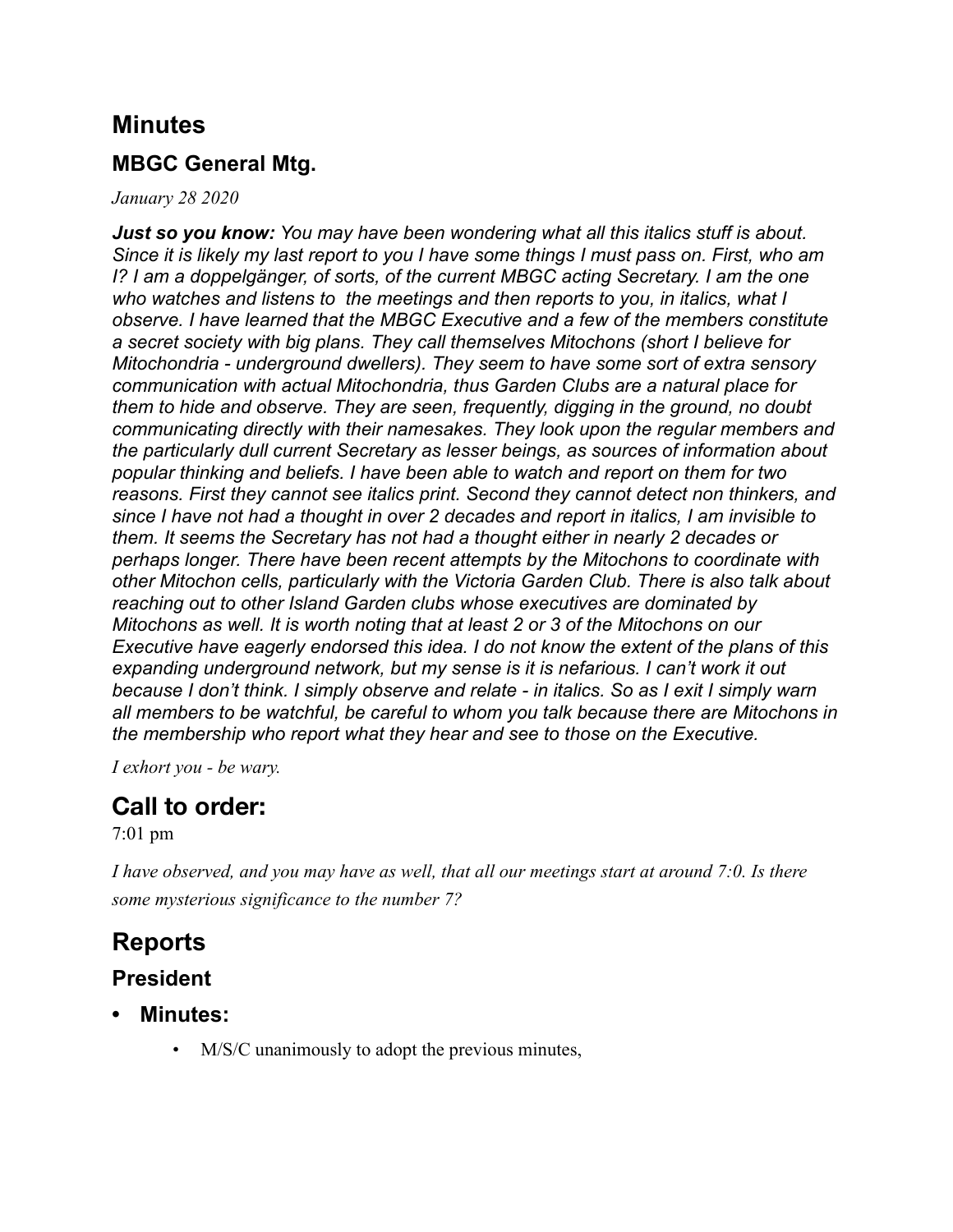• *unanimity amongst ordinary members is important to the Mitochons as it indicates the extent of their control.*

#### **• Kitchen Coordinator**

- Dorothy ?? has agreed to become the coordinator
- *is she a Mitochon?*

#### **• Seedy** *Saturday*

- March 14
- seeking volunteers
- *events like this are a tried and true method for the Mitochons to assess the gardening class*

#### **• Russell Nursery**

- a tour of Russell Nursery is being organized so that we can see the behind the scenes operations - sometime near the end of March
- *• this is a key venue where Island Mitochons meet and plan*

#### **Vice President**

- no report; Absolutely Nothing
- *• very secretive, talks a lot at the Executive Mtgs, what is going on? I don't know because I don't think.*

#### **Treasurer**

- we have \$2887.73 in our Account
- and \$500 in a GIC for the bursary
- *• these are large sums of money, what is really going on?*
- **• Mary Gale** could not make the meeting so Marie Cooke reported on her behalf
	- **•** Mary is not feeling well and Pip will send her a card on our behalf
	- thanks to Pip

#### **Membership**

- **•** we have 126 members
- **•** & 3 new members this meeting
- *• hhmmnn*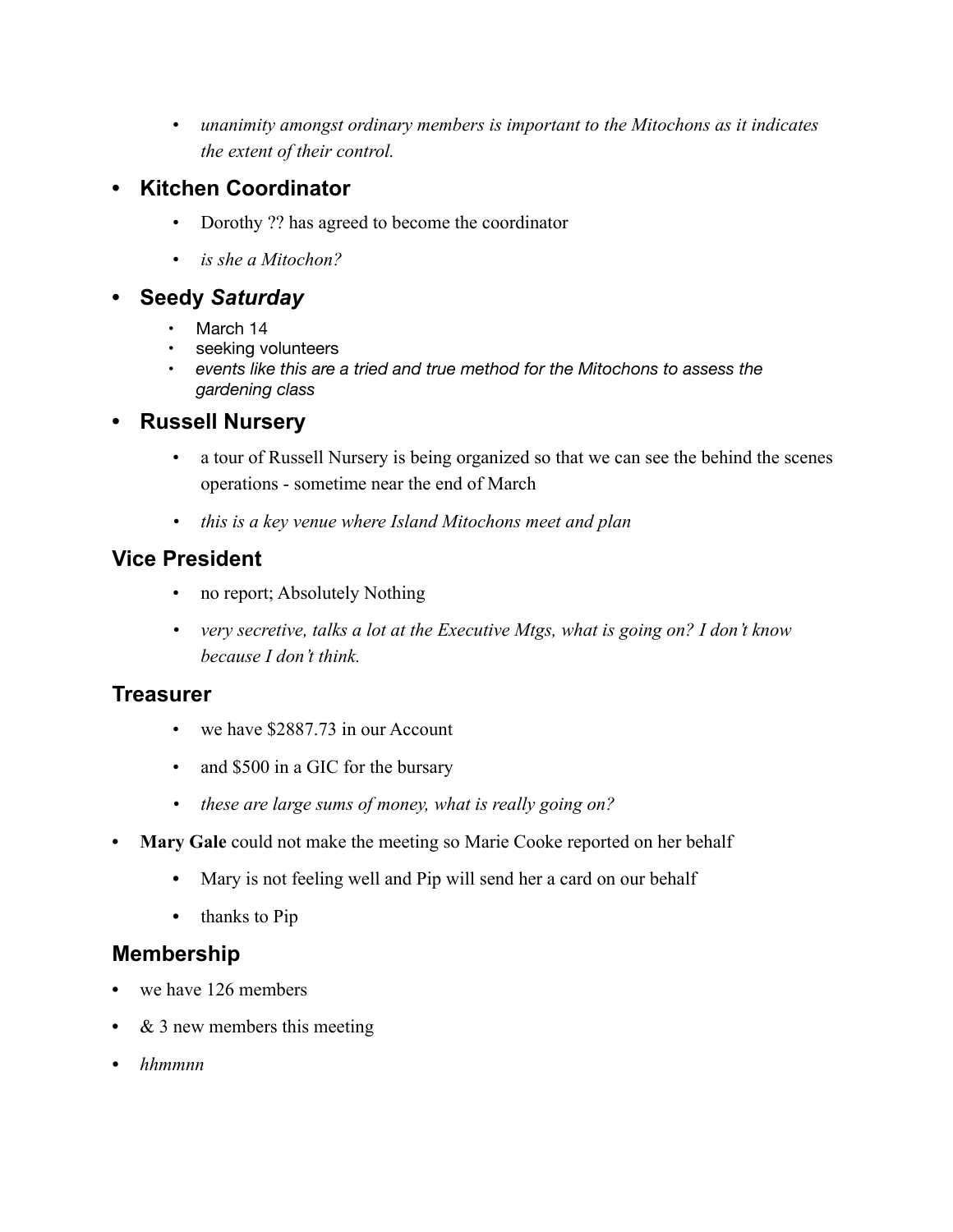### **CF&GS**

- **•** the fair is May 30
	- setup is May 29
- **•** need volunteers and organizers
	- **•** for setup
	- **•** publicity and promotions this is particularly urgent
	- for organizing brochures, tablecloths, liaisons with judges, and ribbons and rosettes
- *• the major reconnoitering event of the year for the Mitochons,, a significant error may have*  been made as Mitochons are known to have a fetish for weird hats, but it is also true that not *all people who wear weird hats are Mitochons, I simply suggest being careful. Festive occasions may be the undoing of the Mitochons as at our Xmas party there was, also, a certain member in a funny hat. This member often behaves strangely.*
- *• Mitochons believe ordinary citizens are easily diverted by being presented with ribbons and awards, so understand the motivation here*

#### **Website:**

no report

#### **Raffle**

- once again great prizes
- *• trinkets instead of ribbons?*

#### **Library**

- 3 new books
	- 2 on pruning and 1 on Permaculture
	- *• note: the Librarian made sure these books contain no italics, making sure nothing gets by the Mitochons?*

#### **Bursary**

- the Bursary Committee will meet to refine the Bursary Program
- *• Mitochons put great effort into controlling budgets; when it comes to grasping for money they are almost human*